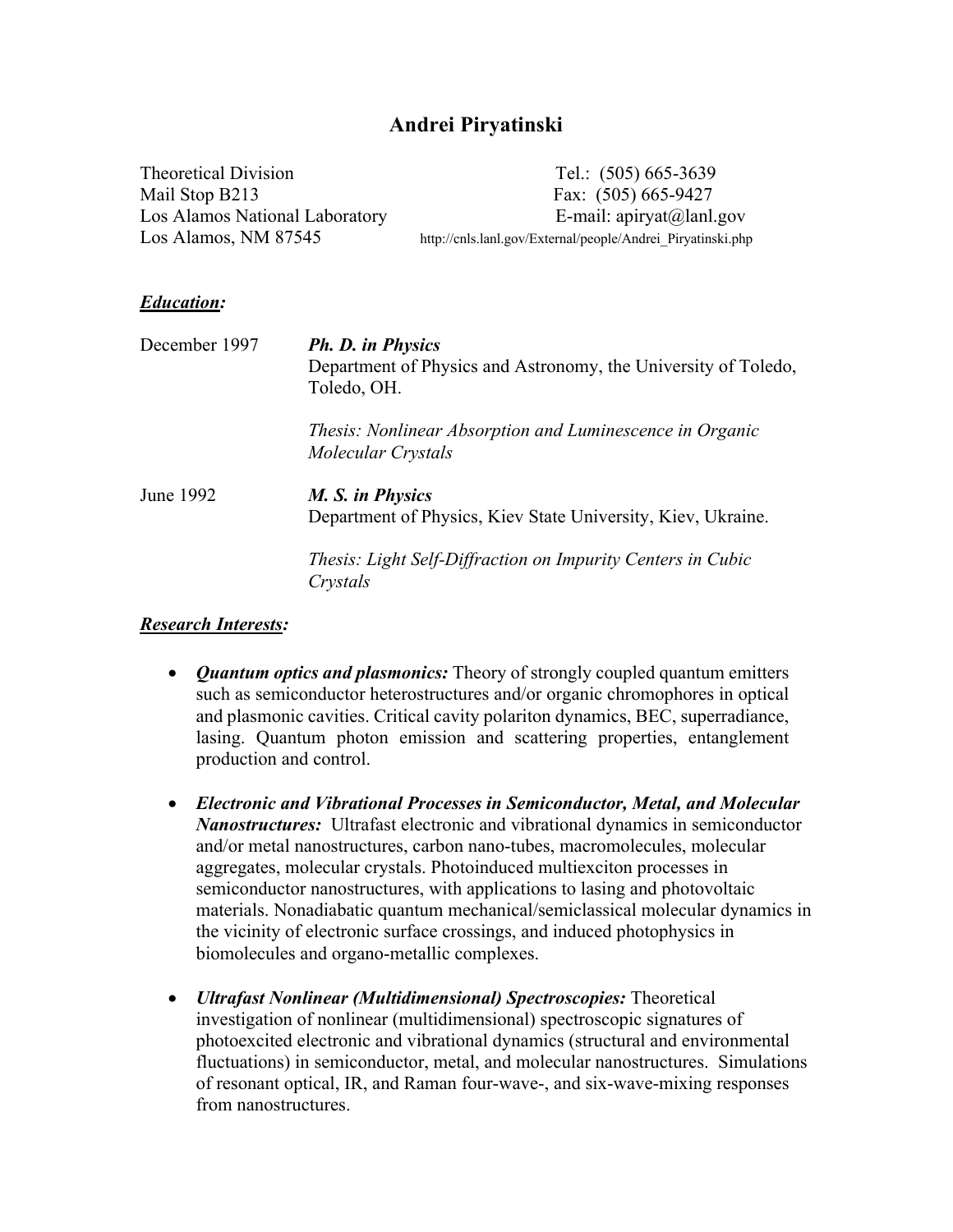### *Professional Experience:*

| March 2006 - Present         | <b>Technical Staff Member, Physics of Condensed Matter and</b><br>Complex Systems Group, Theoretical Division, Los<br>Alamos National Laboratory, Los Alamos, NM.                                         |
|------------------------------|-----------------------------------------------------------------------------------------------------------------------------------------------------------------------------------------------------------|
| Sept. 2002 - March 2006      | <b>Postdoctoral Research Associate, Center for Nonlinear</b><br>Studies, and Theoretical Chemistry & Molecular Physics<br>Group, Theoretical Division, Los Alamos National<br>Laboratory, Los Alamos, NM. |
| Sept. $2000 - Aug. 2002$     | <b>Research Associate</b> , Institute for Theoretical Chemistry,<br>Department of Chemistry, University of Wisconsin-<br>Madison, Madison, WI.                                                            |
| Dec. $1997 - Aug. 2000$      | <b>Postdoctoral Fellow, Department of Chemistry, University</b><br>of Rochester, NY.                                                                                                                      |
| Sept. 1993 – Dec. 1997       | <b>Research/Teaching Assistant.</b> Department of Physics and<br>Astronomy, University of Toledo, OH.                                                                                                     |
| Sept. 1992 – Aug. 1993       | <b>Research Assistant Laboratory of Laser Spectroscopy,</b><br>Institute for Semiconductor Physics, Ukrainian Academy of<br>Sciences, Kiev, Ukraine.                                                      |
| <b>Mentoring Experience:</b> |                                                                                                                                                                                                           |
| Sept. 1993 – Dec. 1997       | Department of Physics and Astronomy, University of<br><b>Toledo:</b> Calculus based recitation and lab section in<br>physics for natural science students and engineers.                                  |
| $2004$ – present             | Los Alamos National Laboratory: Mentoring GRA<br>students and postdocs. Total 5 postdocs. Co-advisor on one<br>Ph.D. thesis.                                                                              |

### *Professional activities and memberships:*

- *Member* of American Physical Society (APS).
- *Adjuncts Professor, Department of Physics, University of New Mexico*
- *Affiliated Scientist at the Center for Integrated Nanotechnologies (CINT), LANL*
- *Co-organizer:* "Arizona / Los Alamos Days 2003" joint University of Arizona and Center for Nonlinear Studies (Los Alamos National Laboratory) annual workshop. Tucson (Arizona), February 2003.
- *Co-Organizer:* "Quantum and Semiclassical Molecular Dynamics of Nanostructures" Center for Nonlinear Studies workshop, Los Alamos, July 15-17, 2004.